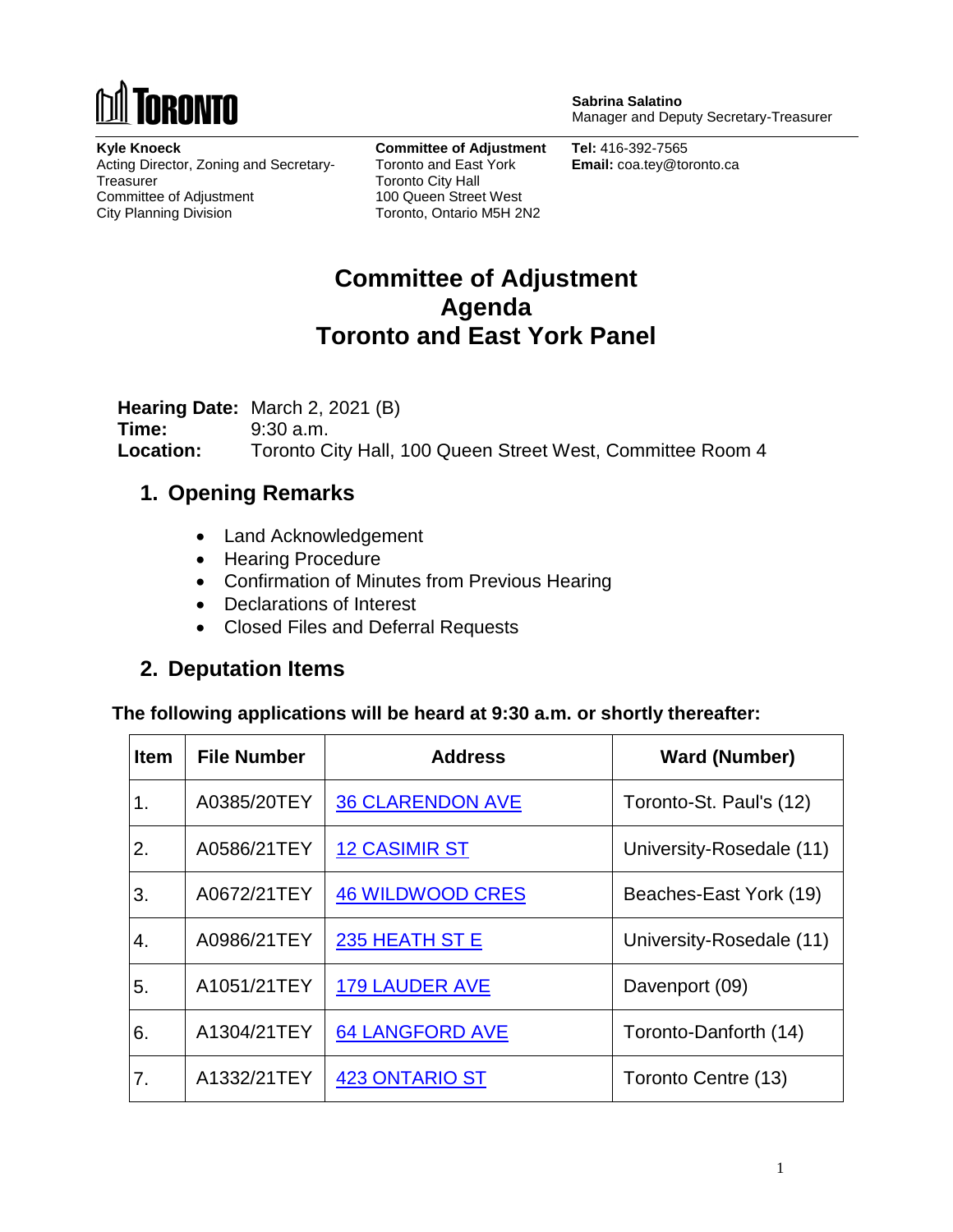| <b>Item</b> | <b>File Number</b> | <b>Address</b>               | <b>Ward (Number)</b>     |
|-------------|--------------------|------------------------------|--------------------------|
| 8.          | A1342/21TEY        | <b>15 POPLAR PLAINS CRES</b> | Toronto-St. Paul's (12)  |
| 9.          | A1371/21TEY        | <b>18 WELLWOOD AVE</b>       | Toronto-St. Paul's (12)  |
| 10.         | A1381/21TEY        | <b>7 HOGARTH AVE</b>         | Toronto-Danforth (14)    |
| 11.         | A1401/21TEY        | <b>49 LEE AVE</b>            | Beaches-East York (19)   |
| 12.         | A1402/21TEY        | <b>19 AIRLEY CRES</b>        | Toronto-Danforth (14)    |
| 13.         | A1404/21TEY        | <b>39 ASHBURY AVE</b>        | Toronto-St. Paul's (12)  |
| 14.         | A1405/21TEY        | <b>106 RICHVIEW AVE</b>      | Toronto-St. Paul's (12)  |
| 15.         | A1406/21TEY        | <b>15 BERNARD AVE</b>        | University-Rosedale (11) |
| 16.         | A1407/21TEY        | <b>91 BERTMOUNT AVE</b>      | Toronto-Danforth (14)    |
| 17.         | A1409/21TEY        | 204 BEECH AVE                | Beaches-East York (19)   |
| 18.         | A1411/21TEY        | 1660 BLOOR ST W              | Parkdale-High Park (04)  |
| 19.         | A1414/21TEY        | <b>44 NURSEWOOD RD</b>       | Beaches-East York (19)   |
| 20.         | A1415/21TEY        | <b>125 SOUTH KINGSWAY</b>    | Parkdale-High Park (04)  |

#### **RECESS**

# **The following applications will be heard at 2:00 p.m. or shortly thereafter:**

| <b>Item</b> | <b>File Number</b> | <b>Address</b>           | <b>Ward (Number)</b>    |
|-------------|--------------------|--------------------------|-------------------------|
| 21.         | A1416/21TEY        | <b>88 ARDAGH ST</b>      | Parkdale-High Park (04) |
| 22.         | A1419/21TEY        | <b>232 EMERSON AVE</b>   | Davenport (09)          |
| 23.         | A1420/21TEY        | <b>12 WINDERMERE AVE</b> | Parkdale-High Park (04) |
| 24.         | A1421/21TEY        | <b>64 WINNERS CRCL</b>   | Beaches-East York (19)  |
| 25.         | A1426/21TEY        | <b>250 WESTLAKE AVE</b>  | Beaches-East York (19)  |
| 26.         | A1428/21TEY        | <b>31 DORVAL RD</b>      | Parkdale-High Park (04) |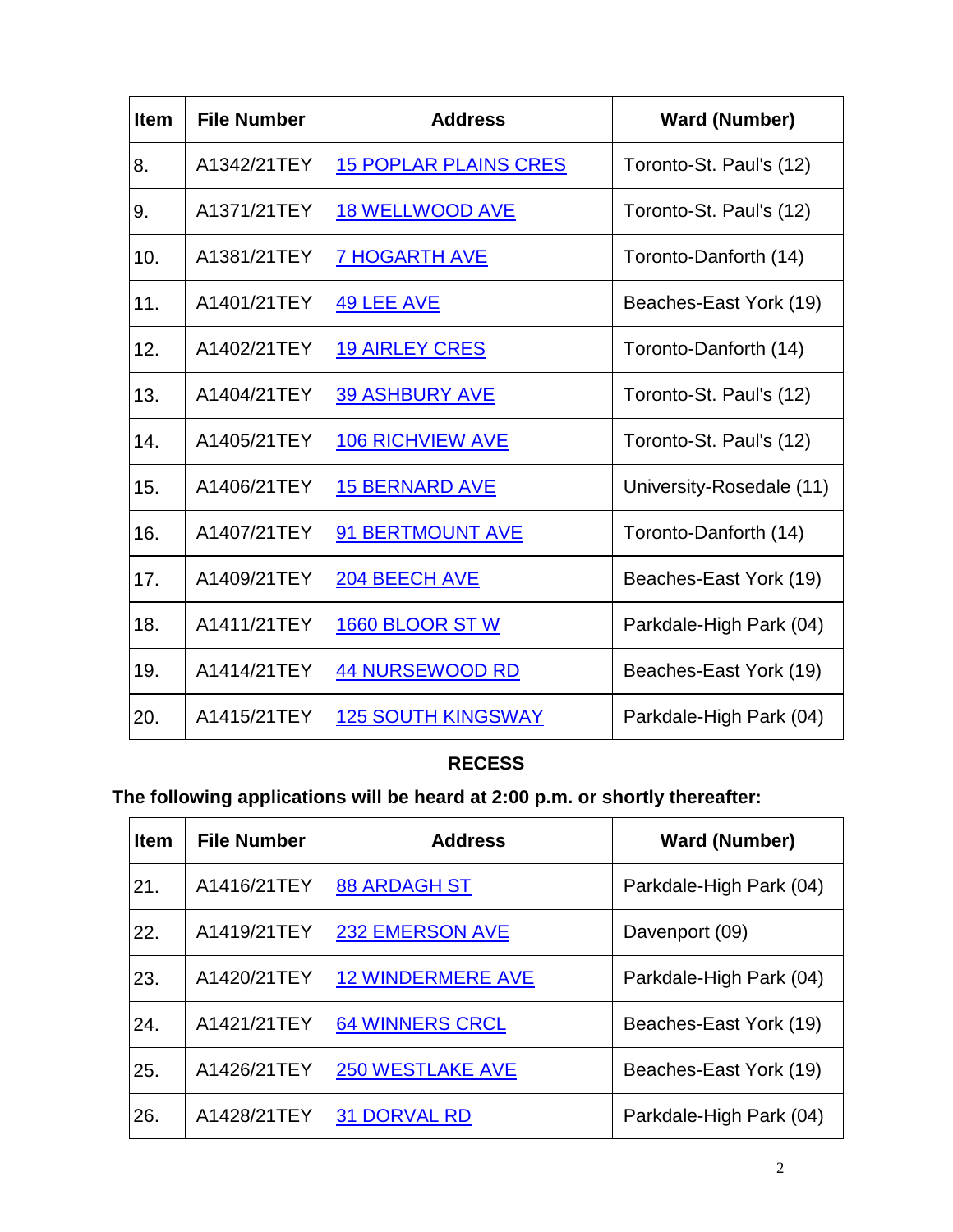| <b>Item</b> | <b>File Number</b> | <b>Address</b>                              | <b>Ward (Number)</b>    |
|-------------|--------------------|---------------------------------------------|-------------------------|
| 27.         | A1431/21TEY        | <b>448 ARLINGTON AVE</b>                    | Toronto-St. Paul's (12) |
| 28.         | A1432/21TEY        | <b>269 DEWHURST BLVD N</b>                  | Toronto-Danforth (14)   |
| 29.         | A1434/21TEY        | <b>186 PARKVIEW HILL CRES</b>               | Beaches-East York (19)  |
| 30.         | A1438/21TEY        | <b>68 CLOVERDALE RD</b>                     | Davenport (09)          |
| 31.         | A1439/21TEY        | <b>27 WATSON AVE</b>                        | Parkdale-High Park (04) |
| 32.         | A1444/21TEY        | <b>1635 WOODBINE HEIGHTS</b><br><b>BLVD</b> | Beaches-East York (19)  |

**The following applications will be heard at 3:30 p.m. or shortly thereafter:**

| <b>Item</b> | <b>File Number</b> | <b>Address</b>             | <b>Ward (Number)</b>    |
|-------------|--------------------|----------------------------|-------------------------|
| 33.         | A1449/21TEY        | <b>1445 EGLINTON AVE W</b> | Toronto-St. Paul's (12) |
| 34.         | A1450/21TEY        | <b>9 BIRCHVIEW CRES</b>    | Parkdale-High Park (04) |
| 35.         | A1451/21TEY        | <b>53 CURZON ST</b>        | Toronto-Danforth (14)   |
| 36.         | A1456/21TEY        | <b>231 SYMINGTON AVE</b>   | Davenport (09)          |
| 37.         | A1464/21TEY        | <b>80 HILLCREST DR</b>     | Toronto-St. Paul's (12) |

**The following applications will be heard at 4:30 p.m. or shortly thereafter:**

| <b>Item</b> | <b>File Number</b> | <b>Address</b>         | <b>Ward (Number)</b>    |
|-------------|--------------------|------------------------|-------------------------|
| 38A.        | B0060/20TEY        | <b>247 FERRIS RD</b>   | Beaches-East York (19)  |
| 38B.        | A0853/20TEY        | PART <sub>1</sub>      |                         |
| 38C.        | A0854/20TEY        | <b>PART 2</b>          |                         |
| 39A.        | B0085/21TEY        | <b>236 CEDRIC AVE</b>  | Toronto-St. Paul's (12) |
| 39B.        | A1061/21TEY        | <b>PARTS 1 &amp; 2</b> |                         |
| 39C.        | A1062/21TEY        | <b>PART 3</b>          |                         |
| 40A.        | B0094/21TEY        | 59 R HEPBOURNE ST      | Davenport (09)          |
| 40B.        | A1227/21TEY        | PART <sub>1</sub>      |                         |
| 40C.        | A1228/21TEY        | PART <sub>2</sub>      |                         |